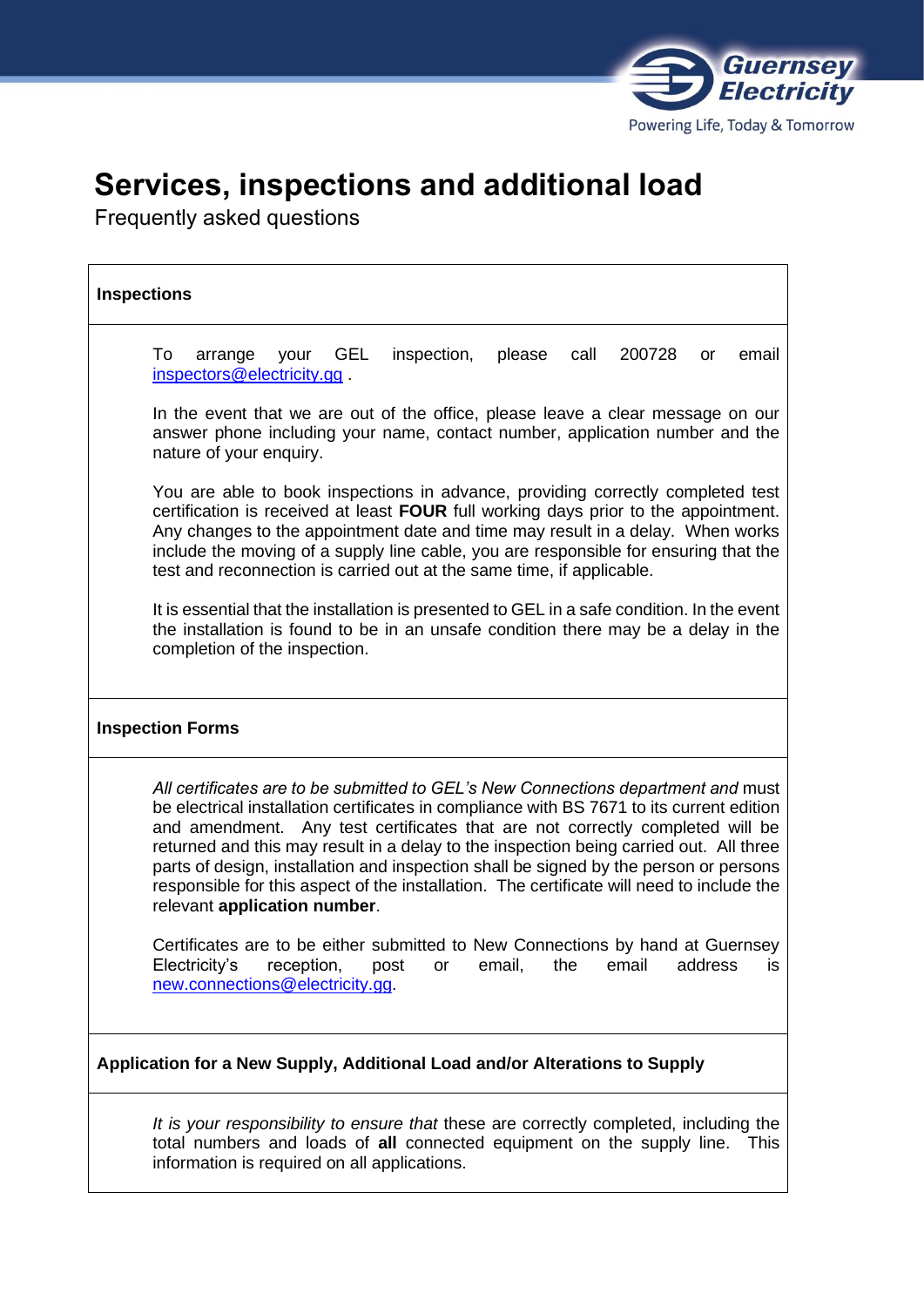

The only exception is when applying for a GEL earth facility, where details of the total service load can be omitted.

A separate application is required for temporary site supplies.

*It is crucial that the following information is correctly recorded on new applications:* 

*Customer name Full Site address including post code Contact details for the customer, Phone number and e-mails.*

Note: The exchange of storage / off peak heating to direct acting panel / underfloor heating etc. MUST be applied for prior to purchase / installation of these products.

*Note: All the conditions of the application response must be adhered to.*

## **GEL Earthing**

If a GEL earth connection is required, the contractor should request the installation of the earth clamp to the armoured cable. Please be aware that there is a lead time for this. We are currently phasing out TN-S supplies and will upgrade to TN-C-S if available on the service. Please note the clamp can be installed before the installation is complete, the connection of the installation to the GEL earth will take place during the inspection.

In the event that GEL provides a PME B system, we will not guarantee the value of Ze and the contractor must provide earth leakage protection. Further guidance can be found in our Guide for the Connection of a Low Voltage Installation to The Guernsey Electricity Network. Downloads | Guernsey Electricity

*Note: On TT earthing systems the electrode or combined electrodes readings are to be ≤200Ω.*

*Note: The MET is provided by the customer and not GEL, because of this there should only be one earthing conductor presented for connection to the GEL earthing facility.*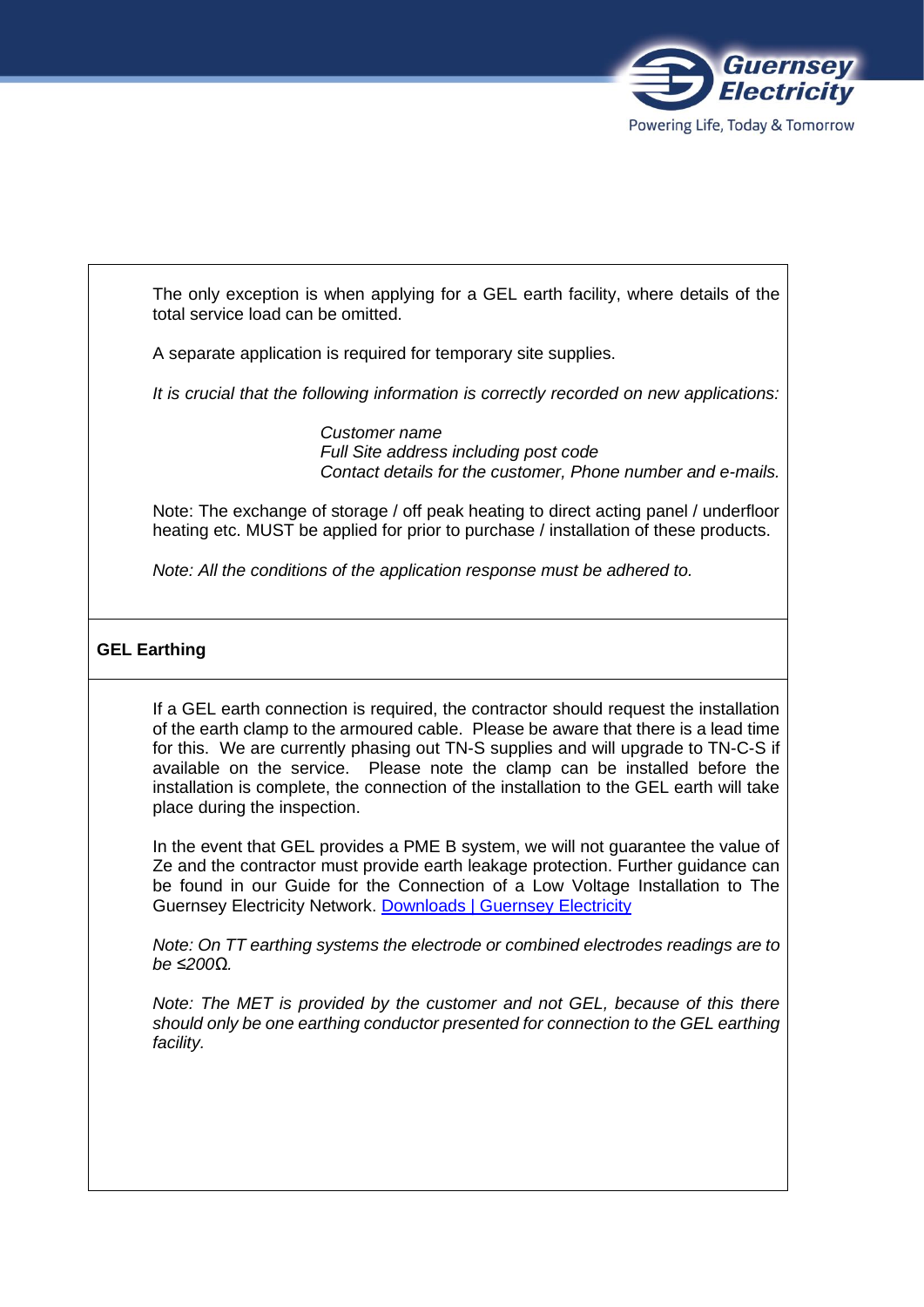

#### **Service Head Heights and Location**

The preferred height for a service head is 1.2m from the finished floor level to the bottom of the service, in garages the height is increased to 1.5m. If located inside a cupboard, the service should face the door, giving adequate and safe access to enable GEL equipment to be inspected and worked on. The GEL meter board is for the sole use of GEL equipment.

The service should always be kept free from any obstruction. The service head and cable should never be boxed, decorated or tampered with. Our services will not be located above a ground floor level.

The services for multi-occupancy buildings will be located in a communal location with 24/7 access available to all customers and ideally employees of GEL. The service cables will be kept as short as possible from entry into the building.

Flush or surface meter cabinets are available for sole use of GEL equipment, additional cabinets can be used for customer equipment. Service ducting is for the sole use of GEL; the sealing of ducts is the customer's responsibility.

#### **Electric Vehicle (EV) Supply or Charging points**

Please be aware that EV Supply or charging points >3.6kW **must be** applied for in advance of installation using the same process as any other additional load. The form can be found at: http://www.electricity.gg/online-services/new-supply

All non-public chargers installed after 1 January 2020 most have smart functionality and the ability for load management. This will be standard on new charging points.

To minimise the unit charge for EV chargers, we suggest the utilisation of the economy 12 low-rate units, timed control will help with this.

*EV chargers up 3.6kW need not be applied for but must still be registered with GEL. There is now a form for registration of electric vehicle supply points up to 3.6kW which can be found ge-charging-unit-36kw-registration-form.pdf (electricity.gg).*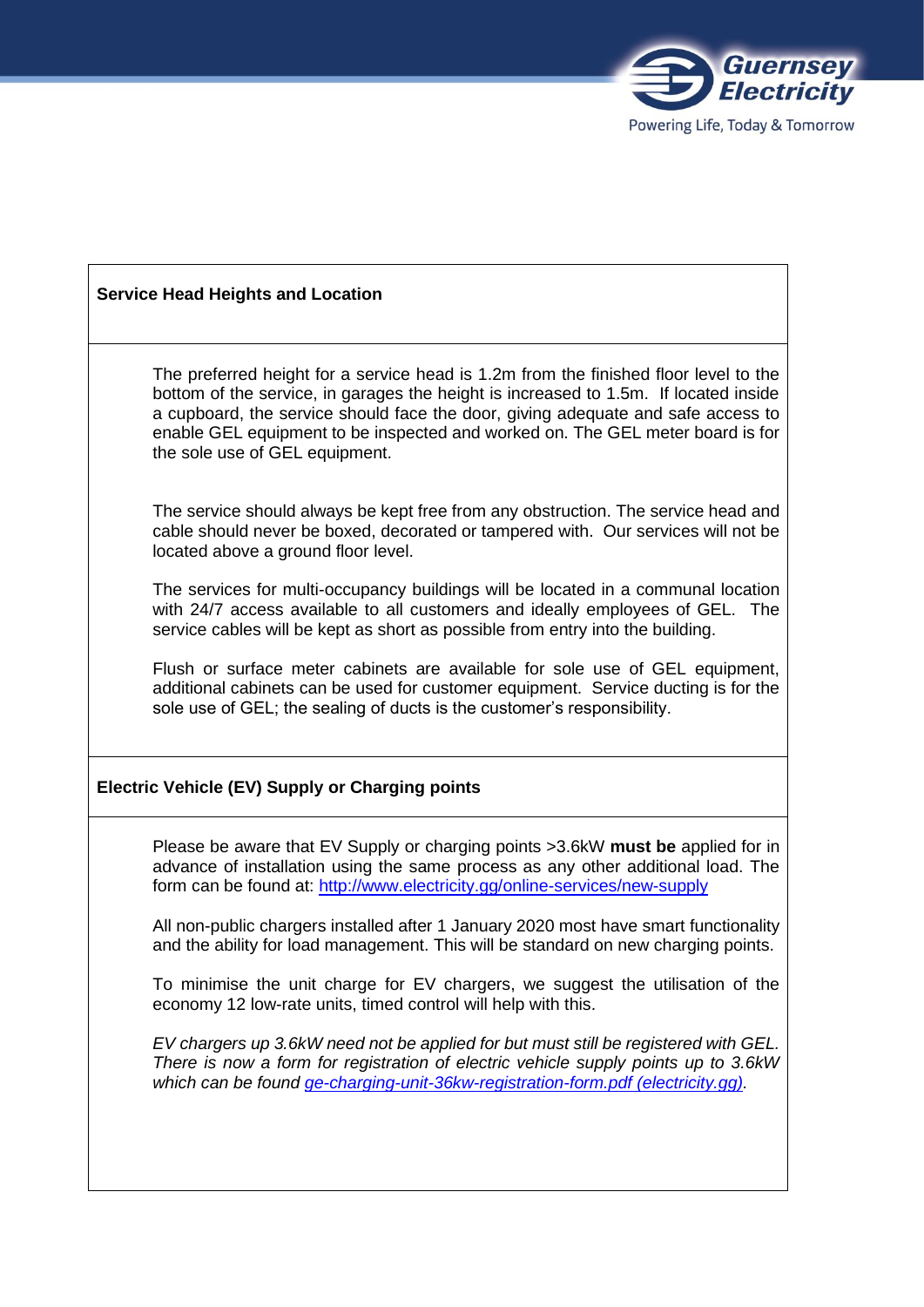

# **The application for parallel operation of private generation with Guernsey Electricity distribution network (EE40):**

When installing private generation without altering the loads within the property, complete the EE40 form and tick the box for no additional load. The EE40 form can be found at: http://www.electricity.gg/online-services/new-supply .

You will receive confirmation of receipt and a response letter. The application reference on the letter should be included when submitting the completed certification. The connection will be refused if signs of additional load are observed during the inspection.

All private generation systems must be applied for, tested, certificated by the Contractor and witness tested / inspected by GEL.

All DC circuits must have DC switch disconnectors fitted prior to connection into the invertors. Invertors shall be installed on non-combustible materials with adequate ventilation provided for. Invertors installed in occupied building or in escape routes shall have linked smoke detectors fitted in close proximity.

*Note: Electrical energy storage systems (EESS) require a EE40 form submitted as well as an additional load form when being applied for.* 

#### **Sizing of Electric Boilers / Electric Heating**

Please size these products according to a calculated heat loss of the property, not by radiator size, existing boiler BTU or floor area.

#### **Tampering with GEL equipment**

Only GEL authorised competent employees are permitted to work on GEL equipment. GEL seals are not to be removed or replaced. In the event that GEL equipment is found to be resealed with Non-GEL seals, GEL will report to the HSE and look to prosecute.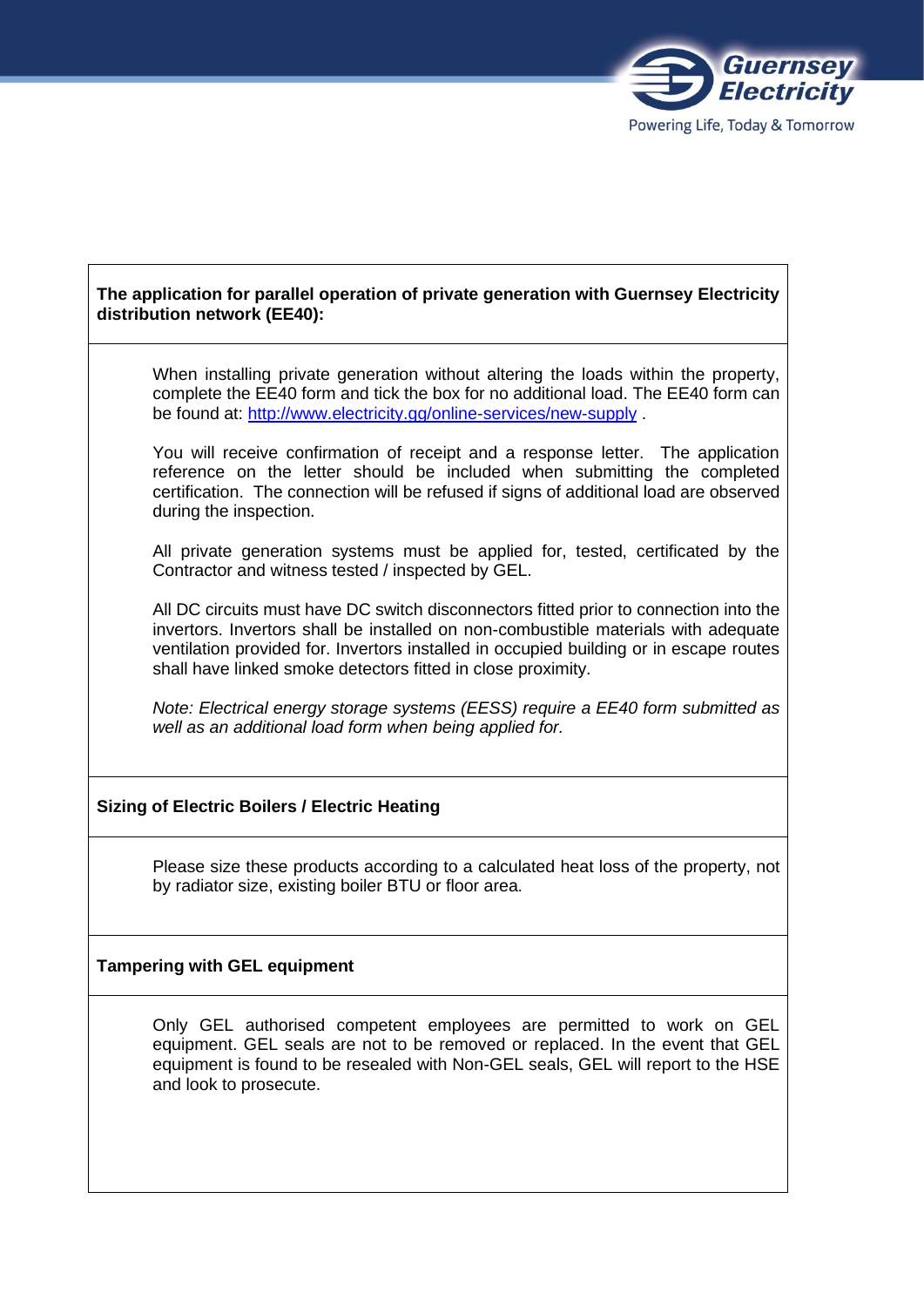

# **Superheat Tariff**

*All superheat installations require a contactor or control circuit utilising the GEL meters zero-volt control contact to enable the control of the superheat load. There is to be no bypass facility of this control. Conductors for the contactor control circuit to the meter are to have a maximum diameter 1.5mm².*

*A label at this control point stating "GEL load control required for this superheat installation" is to be fitted.*

Heating solutions allowed onto the superheat tariff:

Flow boilers, storage heaters, UFH, panel heaters, immersion heaters, radiant heaters, Aga's if utilising a back boiler for radiators. Please note that storage heaters using low rate E12 would be more cost efficient to your customers.

Heating solutions not to go on superheat tariff:

*Heat pumps, Aga's not utilising a back boiler for radiators, Sauna, Spa, Steam room, Instantaneous single point of use water heaters (including showers).*

#### **Meter Tails using Flexible Cables**

Where insulated flexible cables are used as meter tails crimps are required on all terminations.

*Bootlace ferrule crimps for the connection of meter tails into a standard 100A meter are to 20mm long and not exceed a diameter of 8 mm. These meters cannot accept tails larger than 35mm².*

*These crimps are to be supplied by the customer.*

## **Additions and alterations to an Installation**

When carrying out works on existing installations the contractor must ensure that the work complies fully with regulation 132.16.